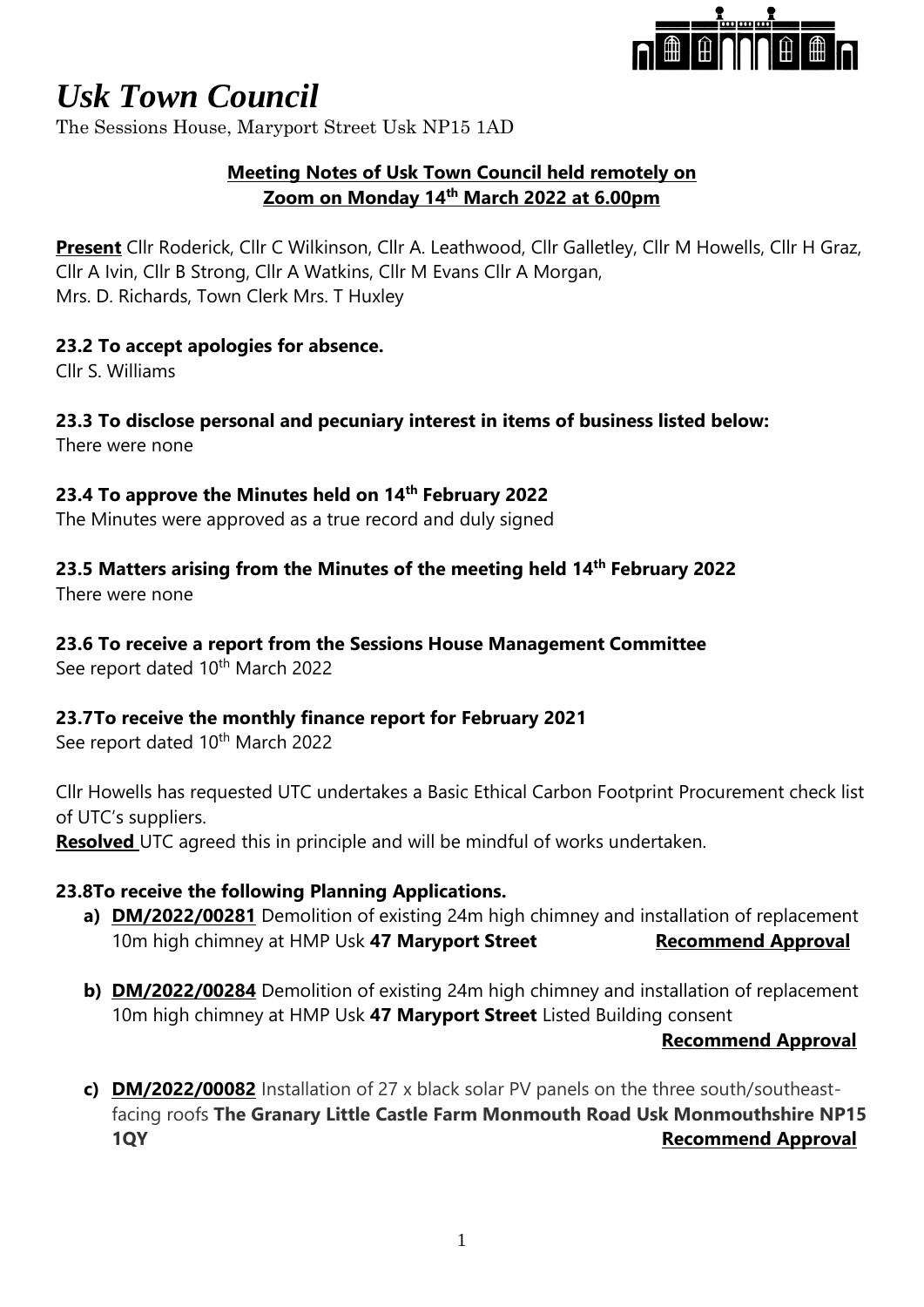

The Sessions House, Maryport Street Usk NP15 1AD

- **d) DM/2022/00223** To remove the chimney stack because of deterioration and damage which is causing damage to our roof and bedroom below. **Vern Cottage 16 Castle Parade Usk Monmouthshire NP15 1AA** Recommend Approval
- **e) DM/2022/00348** Use former Household & Waste Recycling Centre (HWRC) for occasional markets, three times a month & occasional community events Usk **Former HWRC, North Car Park, Maryport Street Usk NP15 1AB Recommend Approval**
- f) **DM/2022/00094** New vehicle driveway entrance (including drop kerb) in front boundary wall which sits adjacent to Maryport Street. Parking for 2 cars on front garden 82 Maryport Street, Usk Recommend Approval

#### **23.9 To receive an update on the Masterplan for Usk**

No update, the next meeting is scheduled for Wednesday 25<sup>th</sup> May 10.30am

# **24.0 To receive an update on the Digital Information Board**

Cllr Williams is working on the assembly of the digital information board

# **24.1 To receive an update on the proposed markets on the site of the former Usk Household Recycling Centre (UHRC)**

#### **Resolved:**

• The Licence to Occupy has been agreed with MCC and the first Market took place on Sunday  $13<sup>th</sup>$  March – this had been well received

## **24.2 To receive a report from the Events Committee**

- The St. David's Day concert had gone well with £330 raised for the Mayor's Appeal
- The Casino Night is scheduled for  $7<sup>th</sup>$  May
- Community Awards are scheduled for 14<sup>th</sup> April

## **24.3 To receive an update on the planned Platinum Jubilee celebrations**

Plans for the Community Picnic on Friday 3<sup>rd</sup> June between 12-7pm are going well. There will be a further meeting of the working party on Wed 6<sup>th</sup> April at 7pm.

#### **24.4 To discuss renewal of One Voice Wales Membership**

**Resolved:** Full Council agreed to renew the One Voice Wales Membership

#### **24.5 To receive an update on Usk as a Smart Town**

**Resolved:** Awaiting the results of a survey with Usk businesses with regards to setting Usk up as a Smart Town

## **24.6 To receive an update on a Memorial for The Platinum Jubilee.**

**Resolved:** This to be explored further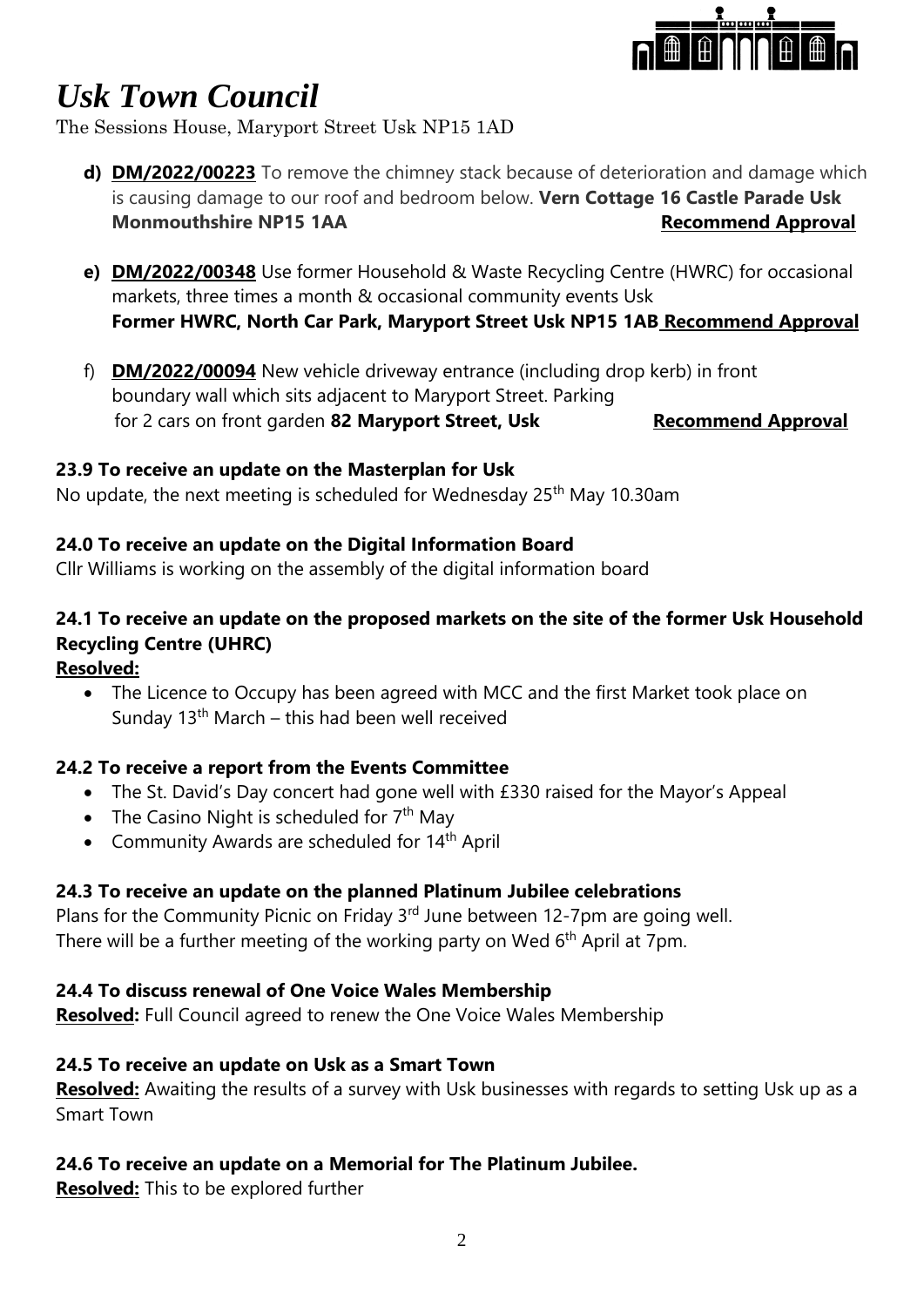

The Sessions House, Maryport Street Usk NP15 1AD

# **24.7 To receive an update from NRW Discharge of Sewage into the River Usk**

A group has formed to offer Angela Jones support with her campaign to stop pollution in the river Usk. The group's first meeting had been well attended and an action plan put together. The purpose of the group is

- To stop pollution on the River Usk.
- To give a non- political voice for Nature and the River Usk.
- To report issues Dwr Cymru Welsh Water (DCWW), Natural Resources Wales (NRW), Welsh Government (WG), Monmouthshire County Council (MCC),

Date of next meeting 5<sup>th</sup> April 2022

# **a) To receive an update, on the Save the River Usk group**

The Clerk has received a reply from NRW following an enquiry as to what work has been carried out at the Mill Lane CSO, Usk. NRW will forward a detailed reply in due course.

# **24.8 To receive an update on Community Speed watch**

No update

# **24.9 To receive an update on the Memorial Hall car park**

UTC met recently with MCC,

the following was reported

• Work is due to commence on the 21<sup>st</sup> March and is scheduled to take 12 weeks There will be a watching brief by CADW and should there be any significant findings the works may extend beyond this date.

**Resolved:** It was agreed that the Owain Glyndawr field would not be used as alternative parking

# **25.0 To receive an update on Monmouthshire Councils Review of Parking in Usk**

No update

# **25.1 To discuss the poor condition of Chepstow Road, Usk.**

No update, **Resolved**: Cllr Strong will follow up with MCC

# **25.2 To discuss the removal of emergency Rapid Response Vehicles (RRVs) within Monmouthshire**

MCC has informed UTC that The Welsh Ambulance Services NHS Trust (WAST) is proposing to remove the Rapid Response Vehicles (RRVs) based at Monmouth and Parkwall (between Caldicot and Chepstow) stations. This would halve the number of vehicles at these two sites and severely impede the ability of paramedics to respond to emergency calls, not just in the Monmouth, Caldicot and Chepstow areas, but would significantly reduce the resilience of the service across Monmouthshire, putting the lives of Monmouthshire residents at risk. This measure due to be implemented in September 2022

**Resolved:** UTC to contact WAST expressing concern at the proposed reduction in services